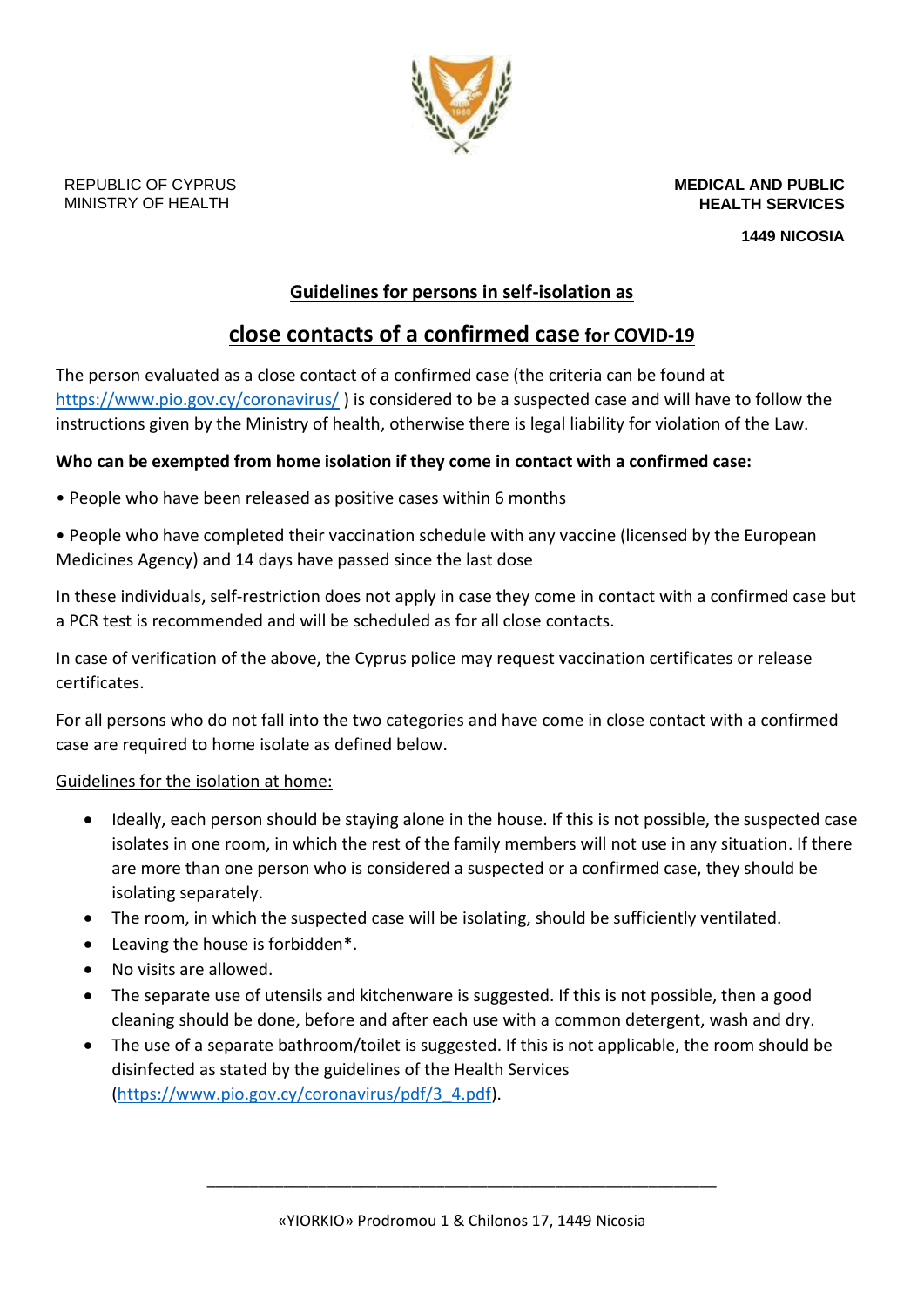

**MEDICAL AND PUBLIC HEALTH SERVICES**

**1449 NICOSIA**

- If there is a scheduled trip prior to the release date, it is NOT allowed. Exception is allowed in the cases where the permanent residence is not in Cyprus; it should be processed under communication with the Epidemiological Surveillance Unit for information and instructions.
- Transportation is ONLY allowed in cases of a medical emergency and after communicating with the Private Doctor or with 1420. Where applicable, the transportation should be taking place with no escort and only with a private vehicle (no bus or taxi).
- Until the end of the period of self-isolation, and garbage should be put in a double-bag and be kept for 72 hours in a separate place for the usual one. After 72 hours, can put back in the usual place of collection.
- In cases, where the above is not possible, there is quarantine provision with **additional cost** in a hotel, for more information call: 22691345. (This cost will be completely covered by the Ministry of Tourism, if the close contact happens to be a passenger on a flight where the confirmed case was found and was contacted by the Ministry of Health for instructions.)
- If the suspected case is under the age of 15 years old or is a person who requires constant care and is not independent, then one of the parents/guardians/carers can isolate with the suspected case, in order to attend to their needs and can request for a special time off. For the person who chooses to isolate with the suspected case, the same instructions apply for the isolation at home and isolation from the rest of the people living under the same roof, as applied for the confirmed cases.
- If close contacts are not isolated from the positive case (eg parents caring for a minor child, carers caring for people, etc.), then the day of their isolation is renewed from the day the positive is released. Since, until the last day before his/hers release the positive person is potentially contagious.

#### Next contact/release

- The isolation period is determined at 14 days. The person evaluated as a close contact may be released from isolation earlier than the 14 days, only if a swap sample was taken on the  $7<sup>th</sup>$  day or later since the last day of contact with the confirmed case and the PCR result is negative.
- The isolation period begins from the day of the last contact of the confirmed case and NOT from the day that the person was informed. The day of last contact is considered day zero and the isolation days begin count from the following day.

Once a person has been registered as a close contact by the confirmed case, an official from the Ministry of Health will come in telephone contact with the suspected case within the following days to schedule a test appointment. The instructions regarding the place and means of transportation will be given over the phone. From the tracing process, **one** free test is allowed to each close contact.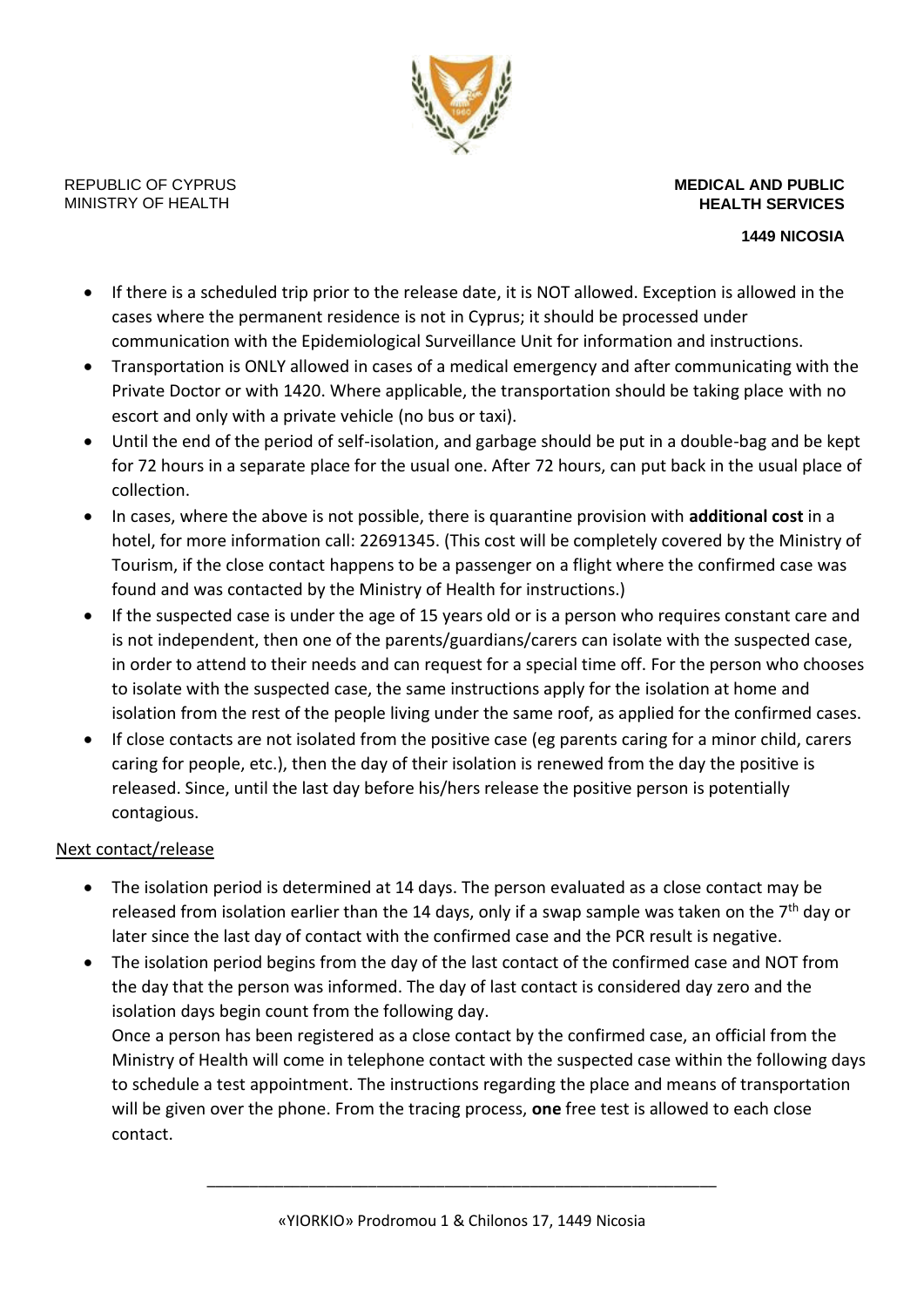

**MEDICAL AND PUBLIC HEALTH SERVICES**

**1449 NICOSIA**

- The test result will be announced via text message withing the following 72 hours.
- The quarantine expires automatically after the completion of the quarantine period without any further contact.
- If the person evaluated as a close contact either refuses to proceed with testing or was not contacted to proceed to one, is allowed to get back to their daily routine after the 14 days since the last day of contact with the confirmed case have been completed; that is, if no symptoms have been presented during the isolation period.
- The only exception to leave the quarantine is only for testing on the day of your appointment from the government or for urgent medical reasons. Close contacts are not allowed to leave their selfislolation to get tested on a rapid test spot or private laboratory. This should be considered as breaking their quarantine.

#### General Practitioner (GP)

- The GP should be informed of the situation, only in the case of the development of symptoms. The doctor may proceed to the request of another test, if deemed necessary.
- It is suggested that the temperature is measured on a daily basis by the individual.
- In the case where there is no GP, the person may contact 1420.

#### Certificate of absents for Public Health Reason

- There is a possibility of ensuring a certificate from work by the Ministry of Health to people who have been evaluated as close contacts of a confirmed case. The corresponding document is attached, however, it can be completed electronically in the following link:
	- 1. On the website pio coronavirus, under the "Information/Guidelines" tab, the document [Application for the issuance of an absence from work Certificate for Public Health Reasons](https://www.pio.gov.cy/coronavirus/press/23032020_e.docx) .
	- 2. It should be filled in and sent after the completion of the quarantine either by fax 22771496 or via email to [smichael@papd.mof.gov.cy,](mailto:smichael@papd.mof.gov.cy) as stated on the document. The certificate will be sent back with the same means.
	- 3. The certificate of absence from work for public health reasons, which is issued by the Ministry of Health, should be filed to the Employer or to the Social Security Services.

#### **For general information, contact 1474 (08:00-20:00).**

**For further instructions and clarifications, you may contact the Contact Tracing Team either by telephone at 22771923 or via email at [contacttracing2@moh.gov.cy](mailto:contacttracing2@moh.gov.cy) .**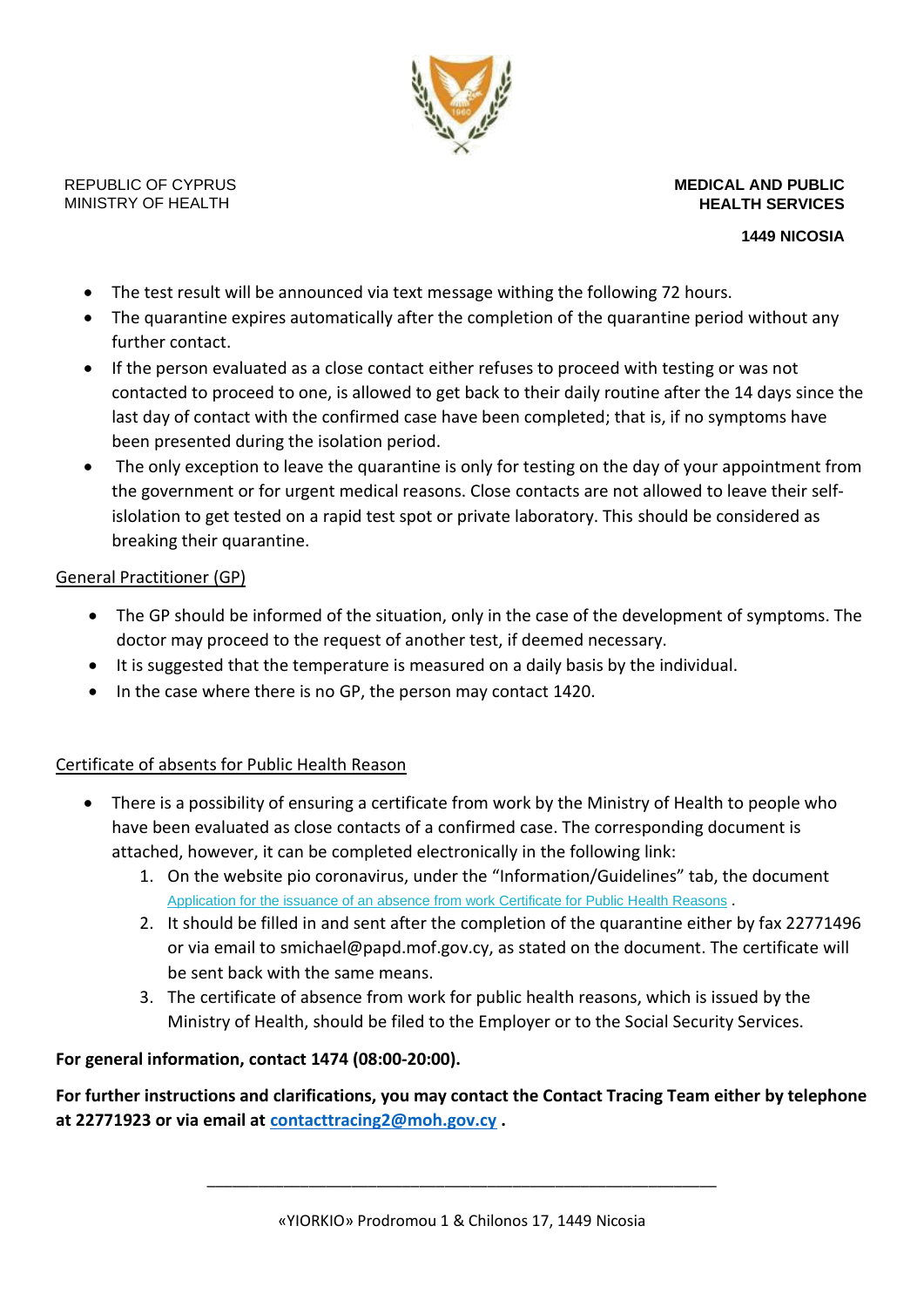

**MEDICAL AND PUBLIC HEALTH SERVICES**

**1449 NICOSIA**

## **In order to register and the development or deterioration of existing symptoms, contact your private doctor or 1420 (24hour service).**

*\*Isolation at home may be monitored by home-visit or telephone checks. The persons in home isolation are obliged to comply with the isolation guidelines. In the case of no compliance, they will be considered legally responsible.* 

*\_\_\_\_\_\_\_\_\_\_\_\_\_\_\_\_\_\_\_\_\_\_\_\_\_\_\_\_\_\_\_\_\_\_\_\_\_\_\_\_\_\_\_\_\_\_\_\_\_\_\_\_\_\_\_\_\_\_\_\_\_\_\_\_\_\_\_\_\_\_\_\_\_\_\_\_\_\_*

Medical Services and Public Health Services

Ministry of Health

14/04/2021